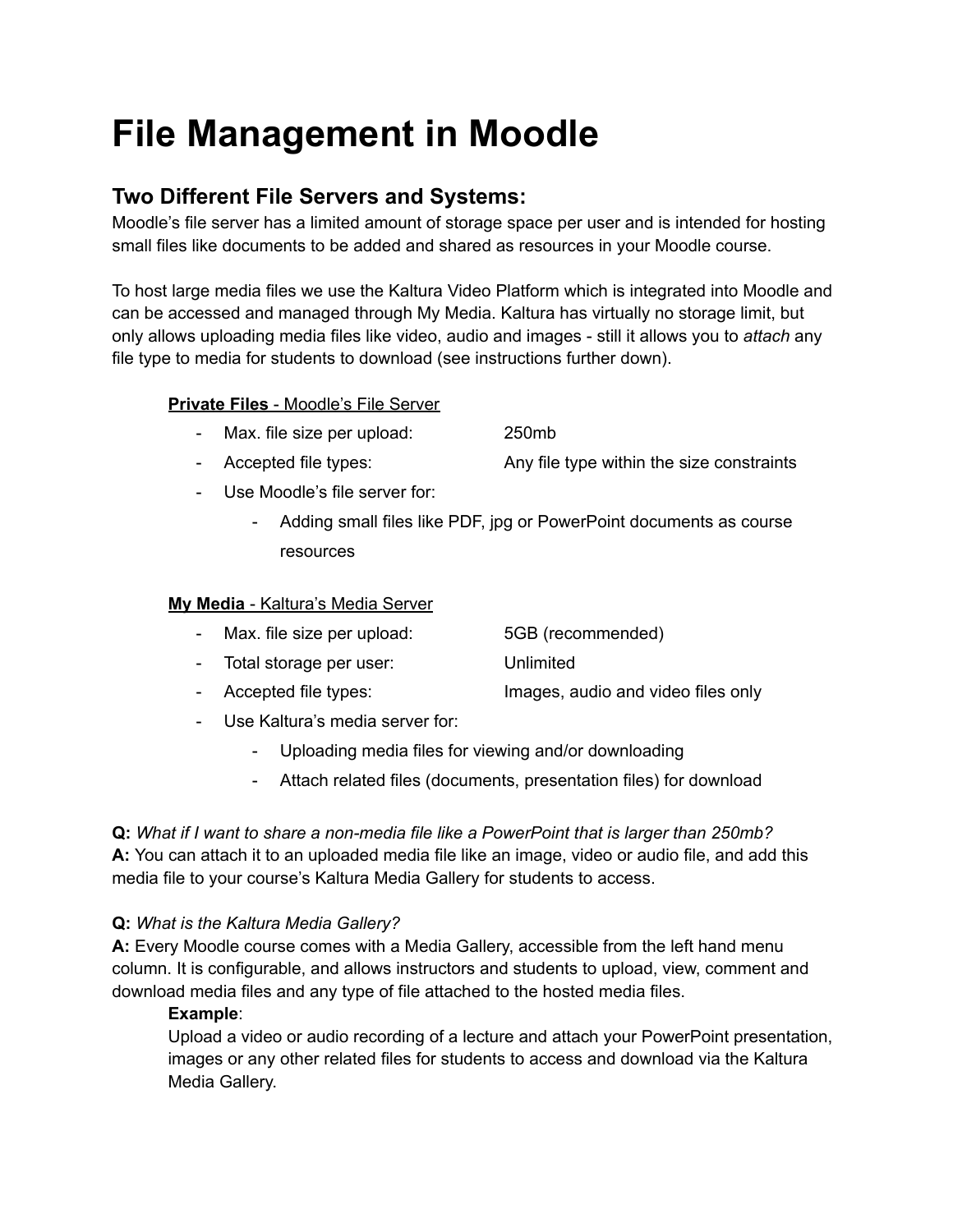## **How and when to use Moodle's file servers - Private Files**

Use Moodle's file server only for small files and documents. To be able to manage your files you must upload them to your Private Files folder first, before you add them as a resource in your course. If you skip this step, the files you upload to your course will not show up in your Private Files folder and you will not easily be able to manage the files or use them again.



In your Private Files window you can upload new files and folders and download all your current files. Any file listed will be available to use in your course Activities and Resources:

|              |                        |   |                                |           | Maximum size for new nies: Unimited |  |  |
|--------------|------------------------|---|--------------------------------|-----------|-------------------------------------|--|--|
|              | 血                      |   |                                |           | ⊞                                   |  |  |
| <b>Files</b> |                        |   |                                |           |                                     |  |  |
|              | Name                   | ÷ | Last modified<br>$\Rightarrow$ | Size<br>÷ | Type<br>÷                           |  |  |
|              | New folder 1           |   | 7/10/20, 16:04                 |           |                                     |  |  |
|              | Freshwater License.pdf |   | 7/10/20, 16:06                 | 75.2KB    | PDF document                        |  |  |
|              | mp3.mp3                |   | 29/09/20, 15:07                | 122.4KB   | Audio file (MP3)                    |  |  |
|              | way.way                |   | 29/09/20, 15:07                | 1.8MB     | Audio file (WAV)                    |  |  |

You can also e-mail files as attachments straight to your private files space. Simply attach your files to an e-mail and send it to **S** onlinehelp+AAAAAAAAAAEAAAAAAAAWSf//////////5s//bNo0GDrwwhhr@ecuad.ca

Save changes Cancel

hand menu column: